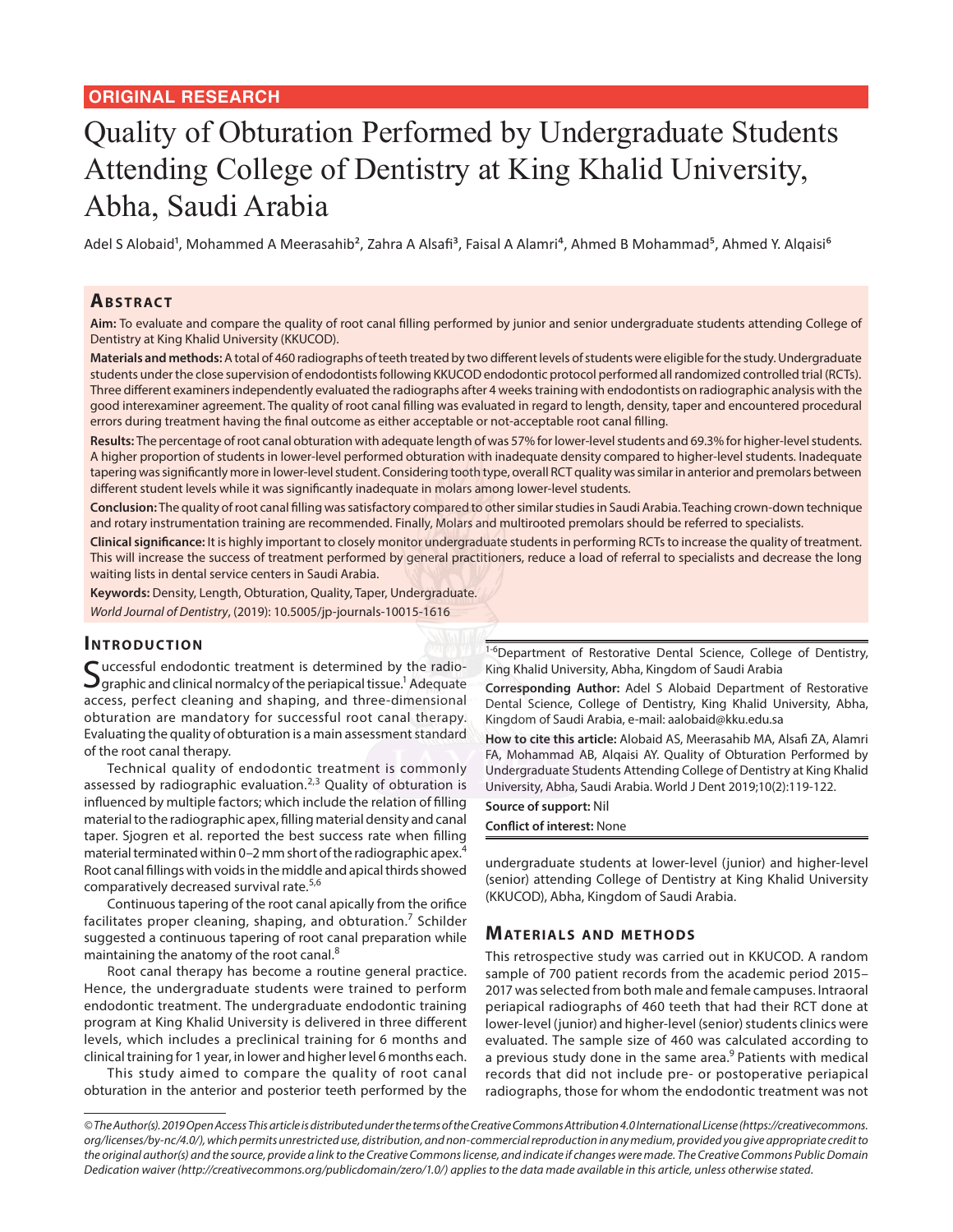completed, and those for whom the radiographic quality was poor were excluded. All periapical radiographs were downloaded from radiovisiography (RVG) records after obtaining IRB approval of the ethical committee in the college of dentistry. The final sample consisted of 143 anterior teeth, 169 premolars, and 148 molar teeth. In this sample, 186 teeth were treated by junior students and 274 teeth were treated by senior students. All root canal treatments were performed under the supervision of an endodontist of assistant professor grade with a staff to student ratio of 1:9. Teeth were isolated with a rubber dam, working length was determined by the radiographic method, cleaning and shaping was done using the step-back technique. Two percent (0.02) taper stainless steel K-files, 3% sodium hypochlorite solution and 17% EDTA were used during chemomechanical preparation. Cold lateral compaction was the method of obturation with guttapercha and resin sealer (AH26). Treatment protocol followed was the same in both levels which follow the KKUCOD endodontic protocol as mentioned above.

Radiographs were evaluated by three independent, experienced endodontists. Inter and Intraexaminer reliability were tested on 24 periapical radiographs that were not included in the study. The collective agreement was (0.635: Kappa value) which is considered good.

Obturation quality was evaluated according to the criteria proposed by the American Association of Endodontics.<sup>10</sup> We mainly focused on the relation of root canal filling material and radiographic apex as short, accepted, flush or overextended. Also, we evaluated the density of the filling and the presence of voids, as well as the adequacy of the root canal, filling taper<sup>10</sup> (Table 1).

Procedural errors were evaluated according to the following:

*• Ledge formation:* Where the obturation material did not follow the original shape of the canal, e.g., a curved root canal with straight obturation.

#### **Missed Canal**

When a clearly missed canal is clear in the radiographs or when the filling material was not at the center of the root or when there is a radiographic indication for an extracanal or root.

#### **Gouging**

When the access cavity was overextended in any direction with unnecessary removal of the tooth structure that can be clearly seen in the radiographs.

- *• Separated instrument:* When a small part of a file or an instrument can be seen as a radioopaque object occupying any part of the root canal system.
- *• Perforation:* When there is a radiolucent area in the furcation area or a complete absence of the pulpal floor or when it can be seen on the side of the root canal system or at the apical region.

A comparative evaluation of the quality of obturation of the anterior, premolar, and molar teeth was performed, and the procedures were classified as adequate or inadequate according to the abovementioned criteria; if any of these criteria is marked inadequate or not acceptable, the obturation is considered inadequate.

Data were entered in an Excel sheet and sent for statistical analysis. Statistical package for social sciences (SPSS) statistical software (IBM Statistics Inc., Chicago, USA) was used for analysis. A beta error was set for 80% and alpha error (level of significance) was 5% (*p* value 0.05). Pearson's Chi-square test was used to evaluate levels of differences.

# **RESULTS**

Table 2 showed obturation length percentages where it was 57% for junior students and 69.3% for senior students. Table 3 compared the density of root canal fillings between levels. A higher proportion of lower-level students performed inadequate density treatments compared to higher-level students. Table 4 shows that inadequate taper was significantly clear in root canal filling performed by junior students (26.3%) compared to senior students. Table 5 showed the overall adequacy of root canal obturation in different tooth types. According to tooth type, inadequate root canal filling was comparable between the two all students regardless of the student level in the anterior teeth and premolars. However, it was significantly inadequate in molars among the treatments performed by lower-level students. The incidence of procedural errors is shown in Table 6. Procedural errors were equally found in both levels without significant difference, with perforation being

**Table 1:** The criteria for the assessment of radiographic quality of root canal filling

| Parameter                     | Criteria   | <b>Definition</b>                                                      |
|-------------------------------|------------|------------------------------------------------------------------------|
| Length of root canal filling  | Adequate   | Oburation is short of radiographic apex by 0-2 mm                      |
|                               | Inadequate | Obturation is shorter more than 2 mm or beyond the radiographic apex   |
| Density of root canal filling | Adequate   | No voids present in obturation                                         |
|                               | Inadequate | voids present in obturation or between the filling and canal wall      |
| Taper of root canal filling   | Adequate   | Consistent taper from the coronal to the apical part of the filling    |
|                               | Inadequate | No consistent taper from the coronal to the apical part of the filling |

**Table 2:** Comparison of length of root canal fillings among junior and senior students

|            | Junior ( $n = 186$ ) |       | Senior ( $n = 274$ ) |       |          |
|------------|----------------------|-------|----------------------|-------|----------|
| Length     | Ν                    | %     | Ν                    | %     | p value  |
| Adequate   | 106                  | 57.0  | 190                  | 69.3  | $0.007*$ |
| Inadequate | 80                   | 43.0  | 84                   | 30.7  |          |
| Total      | 186                  | 100.0 | 274                  | 100.0 |          |

\**p* value <0.01

**Table 3:** Comparison of density of root canal fillings among junior and senior students

|                                                         | Junior ( $n = 186$ ) |       | Senior ( $n = 274$ ) |       |          |
|---------------------------------------------------------|----------------------|-------|----------------------|-------|----------|
| Density                                                 | Ν                    | %     | Ν                    | %     | p value  |
| Adequate                                                | 143                  | 76.9  | 236                  | 86.1  | $0.011*$ |
| Inadequate                                              | 43                   | 23.1  | 38                   | 13.9  |          |
| Total                                                   | 186                  | 100.0 | 274                  | 100.0 |          |
| $\mathcal{L}$ $\mathcal{L}$ $\mathcal{L}$ $\mathcal{L}$ |                      |       |                      |       |          |

\**p* value <0.05

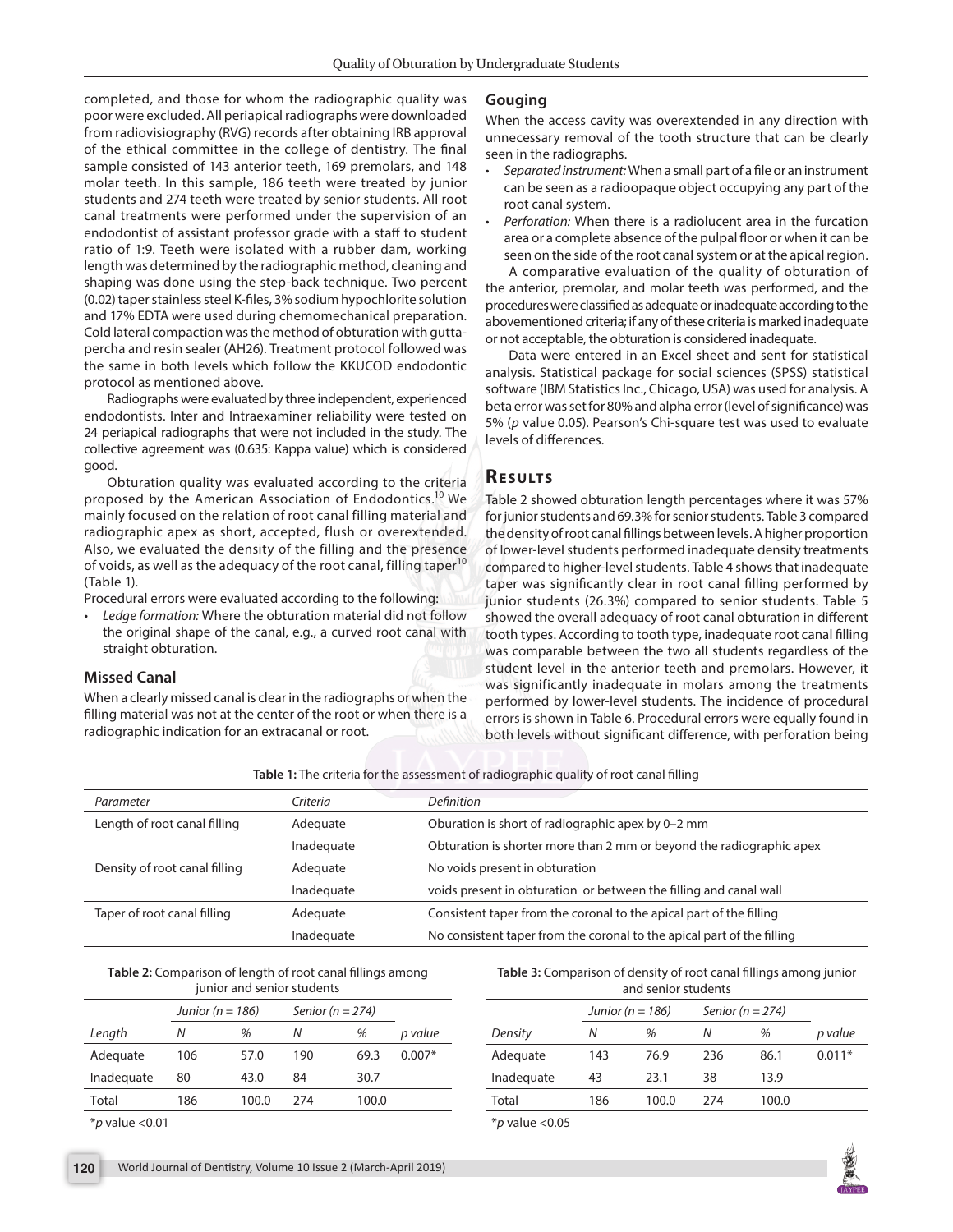|            | Junior ( $n = 186$ ) |       | Senior ( $n = 274$ ) | p value       |          |
|------------|----------------------|-------|----------------------|---------------|----------|
| Taper      | N                    | %     | Ν                    | $\frac{1}{2}$ |          |
| Adequate   | 137                  | 73.7  | 234                  | 85.4          | $0.002*$ |
| Inadequate | 49                   | 26.3  | 40                   | 14.6          |          |
| Total      | 186                  | 100.0 | 274                  | 100.0         |          |
|            |                      |       |                      |               |          |

\**p* value <0.005.

**Table 6:** Comparison of incidence of various type of errors between two groups of students

|                         |               | Level 9<br>$(n = 186)$ |      | Level 11<br>$(n = 274)$ |      |          |
|-------------------------|---------------|------------------------|------|-------------------------|------|----------|
| Type of error           | <b>Status</b> | Ν                      | %    | N                       | %    | p value  |
| Ledge                   | Present       | 6                      | 3.2  | 4                       | 1.5  | 0.202 NS |
|                         | Absent        | 180                    | 96.8 | 270                     | 98.5 |          |
| Gauging                 | Present       | 6                      | 3.2  | 8                       | 2.9  | 0.851 NS |
|                         | Absent        | 180                    | 96.8 | 266                     | 97.1 |          |
| Perforation             | Present       | 15                     | 8.1  | 11                      | 4.0  | 0.065 NS |
|                         | Absent        | 171                    | 91.9 | 263                     | 96.0 |          |
| Missing canal           | Present       | 3                      | 1.6  | 5                       | 1.8  | 0.999 NS |
|                         | Absent        | 183                    | 98.4 | 269                     | 98.2 |          |
| Fractured<br>instrument | Present       | $\mathcal{P}$          | 1.1  | $\mathfrak{D}$          | 0.7  | 0.999 NS |
|                         | Absent        | 184                    | 98.9 | 272                     | 99.3 |          |

NS: statistically non-significant

the most commonly found error. Most of the errors were found in complicated cases such as obliterated pulp chambers, severely curved canals, calcified canals and canals with apical resorption or open apecies.

A significantly higher proportion of junior students had inadequate density compared to senior students (*p* value <0.05). A significantly higher proportion of lower-level students had inadequate taper compared to higher-level students (*p* value <0.01). A significantly high proportion of junior students had inadequate filling compared to senior students in molar teeth (*p* value <0.001).

The distribution of incidence of various types of errors such as a ledge, gauging, perforation, missing canal, and the fractured instrument did not differ significantly between the two study groups for the anterior and premolar teeth.

## **Dis c u s sio n**

The success of root canal treatment is highly dependent on the quality of obturation and final filling. Outcome and obturation quality studies can help improving endodontic teaching programs and successively the endodontic treatment by a general practitioner. In many studies, the radiographic evaluation method is used to assess the technical outcome of endodontic treatment. $2,3,5$  The criteria followed in our study to evaluate the quality of obturation was in accordance with the guidelines proposed by the American Association of Endodontics.<sup>10</sup>

Study subjects records were collected from lower-level and higher-level students treated cases and their radiographs were collected from the RVG data. The radiographs were taken by the students during routine root canal treatments. The radiographs

| Table 5: Comparison of overall adequacy of root canal treatment |  |  |  |  |  |
|-----------------------------------------------------------------|--|--|--|--|--|
| according to different tooth type for all students              |  |  |  |  |  |
| .                                                               |  |  |  |  |  |

|               |            | Junior ( $n =$<br>186) |      | senior ( $n =$<br>274) |      | p value  |
|---------------|------------|------------------------|------|------------------------|------|----------|
| Tooth         | Filling    | Ν                      | %    | N                      | %    |          |
| Anterior      | Adequate   | 57                     | 81.4 | 60                     | 82.2 | 0.906 NS |
|               | Inadequate | 13                     | 18.6 | 13                     | 17.8 |          |
| Premolars     | Adequate   | 39                     | 55.7 | 69                     | 68.3 | 0.093 NS |
|               | Inadequate | 31                     | 44.3 | 32                     | 31.7 |          |
| <b>Molars</b> | Adequate   | 20                     | 43.5 | 71                     | 71.0 | $0.001*$ |
|               | Inadequate | 26                     | 56.5 | 29                     | 29.0 |          |
|               |            |                        |      |                        |      |          |

\**p* value <0.001, NS: statistically non-significant

were assessed by three qualified and experienced endodontists after establishing a consensus on the criteria for evaluation.

Previous studies state that obturation at 0–2 mm short of the radiographic apex has the best possible successful endodontic outcomes when compared to those performed far short or beyond the radiographic apex $^{6,11}$  Sjogren et al. $^4$  and Smith et al. $^{12}$  had found that obturation within 0-2 mm from the radiographic apex reported the least post-endodontic diseases compared to those shorter than 2 mm of the radiographic apex.

The length of obturation was considered adequate in 57% of the teeth treated by junior students and 69.3% of the teeth treated by senior students. This was similar to some studies conducted by Kader et al.<sup>9</sup> (50.7% for junior students and 69.3% for senior students) and Balto et al.<sup>13</sup> (63.3% for the 4th year and 72.4% for the fifth year). It was comparatively superior to the other studies conducted by Alrahabi et al.<sup>14</sup> (49.4%) and Lupipergurier et al.<sup>15</sup> (39%).

Another factor investigated in the study was the density of obturation. Obturation with voids in between the filling and canal walls was considered as having inadequate density. Kirkevang et al.<sup>16</sup> reported that root canal obturation with inadequate density leads to failure of treatment. In the present study, 76.9% of the teeth treated by lower-level and 86.1% of those treated by higher-level students had adequate density. The ratio of adequate restorations was greater than that in similar studies conducted by Al-Kahthaniet al.<sup>17</sup>  $(55.3%)$  and Balto et al.<sup>13</sup> (31.7% for the 4th year and 38.8% for the fifth year). The high proportion of obturation of adequate density in this study is attributed to the multiple radiographs taken by the students in between the procedure.

The percentage of adequate taper in our study was 73.7% for junior students and 85.4% for senior students, and this was higher than other studies such as Er et al.<sup>18</sup> (68.3%) and Balto et al.<sup>13</sup> (60.7%) for the 4th year and 58.4% for the 5th year). This variation may be due to the more subjective assessment involved in evaluating this factor.

Procedural errors in root canal treatment jeopardize the outcome. Radiographically, it is difficult to depict all the procedural errors. In the present study, the procedural errors detected were comparatively lesser than that of similar studies by Barrieshi-Nusair et al.<sup>11</sup> and Yavari et al.<sup>19</sup> The most common iatrogenic error found in this study was perforation, and it can be attributed to a small group of students who need more experience to improve their skills. Most of the errors were found in complicated cases such as obliterated pulp chambers, severely curved canals, calcified canals and canals with apical resorption or open apecies.

Literature had shown variable percentages of root obturation quality performed by undergraduate students as low as 35% and as high as 80%.<sup>18,20-23</sup> Such wide range in these studies is mainly